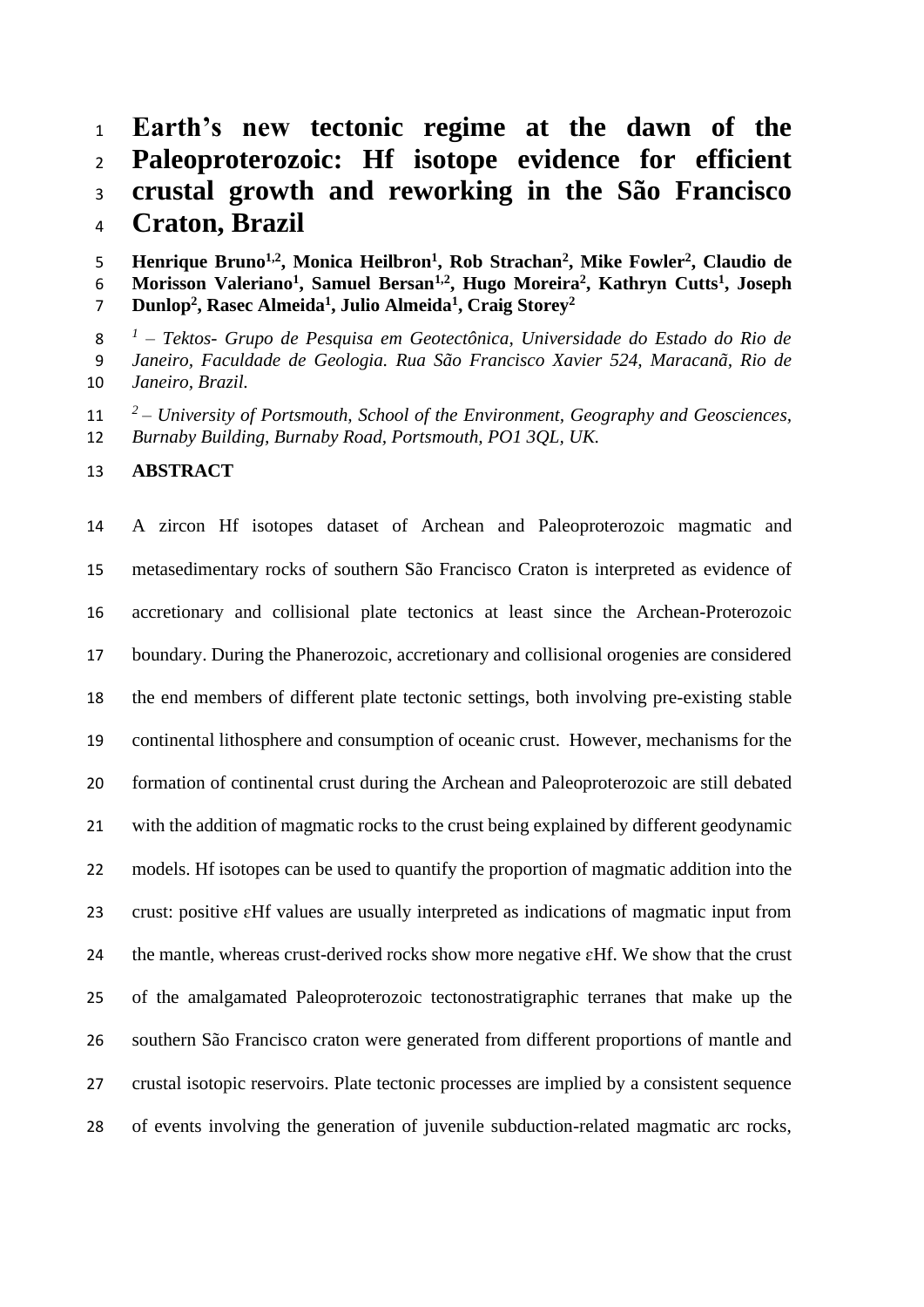followed by collisional orogenesis and re-melting of older crust, and post-collisional bimodal magmatism.

### **INTRODUCTION**

 Whether plate tectonic processes initiated around the Archean-Paleoproterozoic boundary or at a different point in Earth's evolution is intensely debated (e.g., Dhuime et al., 2012; Windley et al., 2020; Palin and Santosh, 2020). Hf isotopes provide an important tool for understanding tectonic processes through time because magmatic sources can be identified by the contrasting isotopic behaviour of Hf between the mantle and the crust (Griffin et al. 2000). Secular changes in orogenic processes can be traced by Hf isotope variations, as the isotopic signature of magmatic zircon crystals is usually related to their petrogenesis, thereby indicating degrees of mantle contributions and crustal sources and thus constraining the predominant magmatic and tectonic style (e.g., Goodge and Vervoort, 2006; Belousova et al., 2010; Dhuime et al., 2012; Spencer et al., 2019, 2020).

43 Different  $\epsilon$ Hf/Ma trajectories and <sup>176</sup>Lu/<sup>177</sup>Hf ratios are key in determining changes in tectonic environment (Kemp et al., 2007; Laurent and Zeh, 2015; Spencer et al., 2019). Two end members of orogenic cycles can be distinguished by their contrasting Hf evolution patterns: 1) collisional orogens arising from the collision of two or more continental blocks and resulting in reworking of crustal material, and 2) accretionary orogens containing a high component of juvenile material related to the amalgamation of island arcs (eg. Belousova et al., 2010; Collins et al., 2011; Spencer et al., 2019, 2020).

 We use Hf isotopes in zircon grains to determine the proportion of juvenile and reworked material in the studied samples and to interpret the tectonic framework of a Paleoproterozoic orogenic system in southeastern Brazil (the Minas Segment of the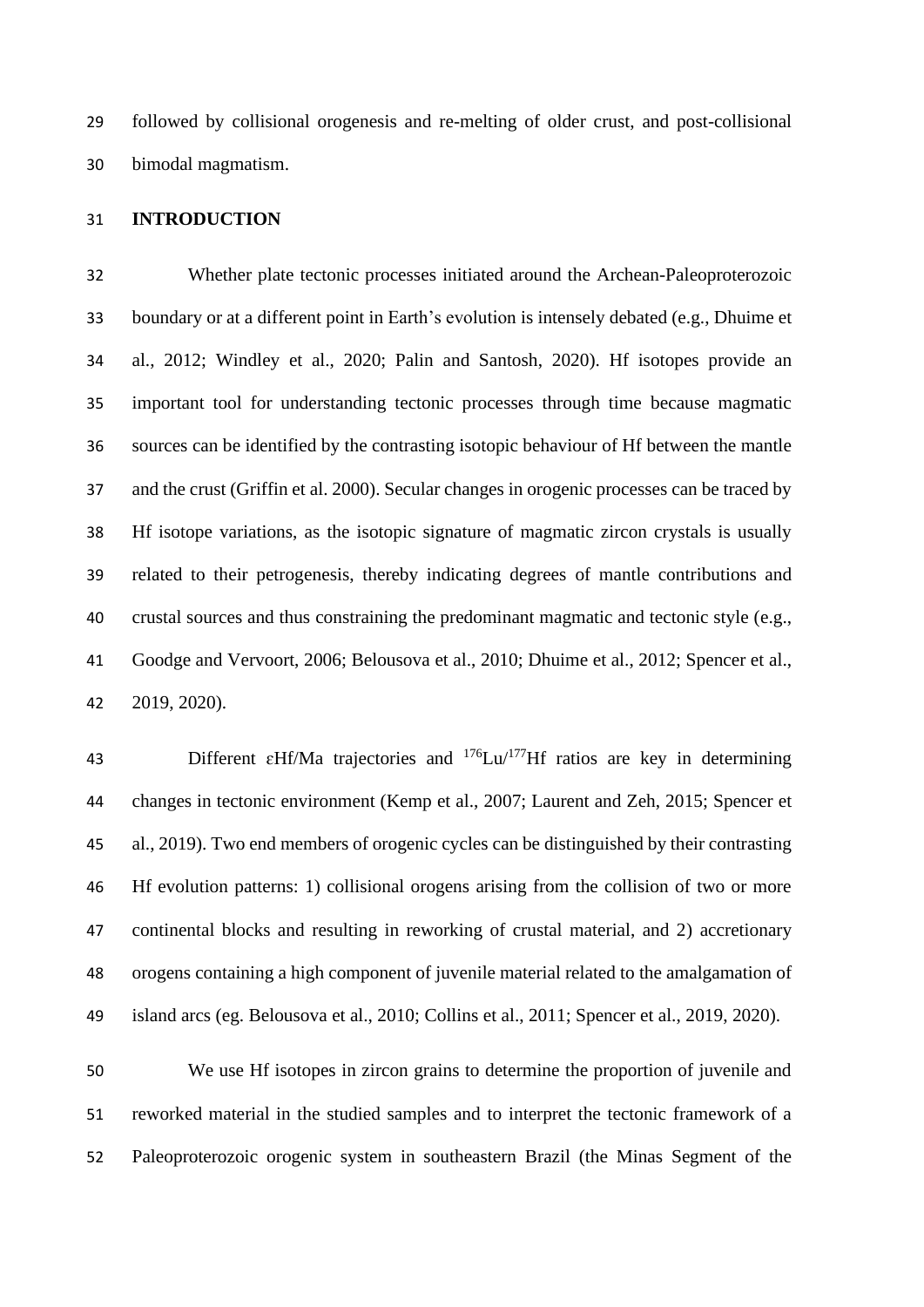Minas-Bahia Orogenic System). The variations in the dataset show an intense reworking of older continental fragments as well as major input of mantle-derived magmas comparable with the isotopic evolutionary trend of Neoproterozoic and Phanerozoic orogenic systems. The resemblance with modern-style plate tectonic processes indicate that similar mixing mechanisms have operated throughout the last 2.4 billion years of Earth's history.

# **TECTONIC FRAMEWORK OF A PALEOPROTEROZOIC OROGENIC SYSTEM**

 The Precambrian basement of Brazil comprises Archean-Paleoproterozoic cratons that were amalgamated during the ca. 0.6-0.5 Ga Brasiliano-Pan African orogeny and later covered by Phanerozoic intracontinental basins (Figure 1a) (e.g., Heilbron et al., 2017). The São Francisco Craton (SFC) mainly composed of Archean blocks and Paleoproterozoic arc-related rocks, and its reworked inliers within the Neoproterozoic belts, formed during one of the most important periods of juvenile crust addition and reworking, expressed by Siderian to Rhyacian accretional to collisional episodes. On the eastern side of the SFC, the Paleoproterozoic orogenic belt known as the Minas-Bahia Orogenic System (MBOS) is subdivided into two segments: the northern (Bahia) segment, which outcrops in the interior of the cratonic area, and the southern (Minas) segment, exposed on the southern tip of the SFC as well as in reworked basement inliers occurring in the Neoproterozoic orogenic systems (e.g., Alkmim and Teixeira, 2017; Teixeira et al., 2017) (Figure 1b).

 The Minas segment of the MBOS (ca. 2.47-2.05 Ga) represents a myriad of microcontinents and magmatic arcs, including mainly intra-oceanic, largely juvenile accretionary arcs that were diachronously amalgamated between ca. 2.1 and 2.05 Ga (e.g., Heilbron et al., 2010; Ávila et al., 2014; Alkmim and Teixeira, 2017; Araújo, 2020; Bruno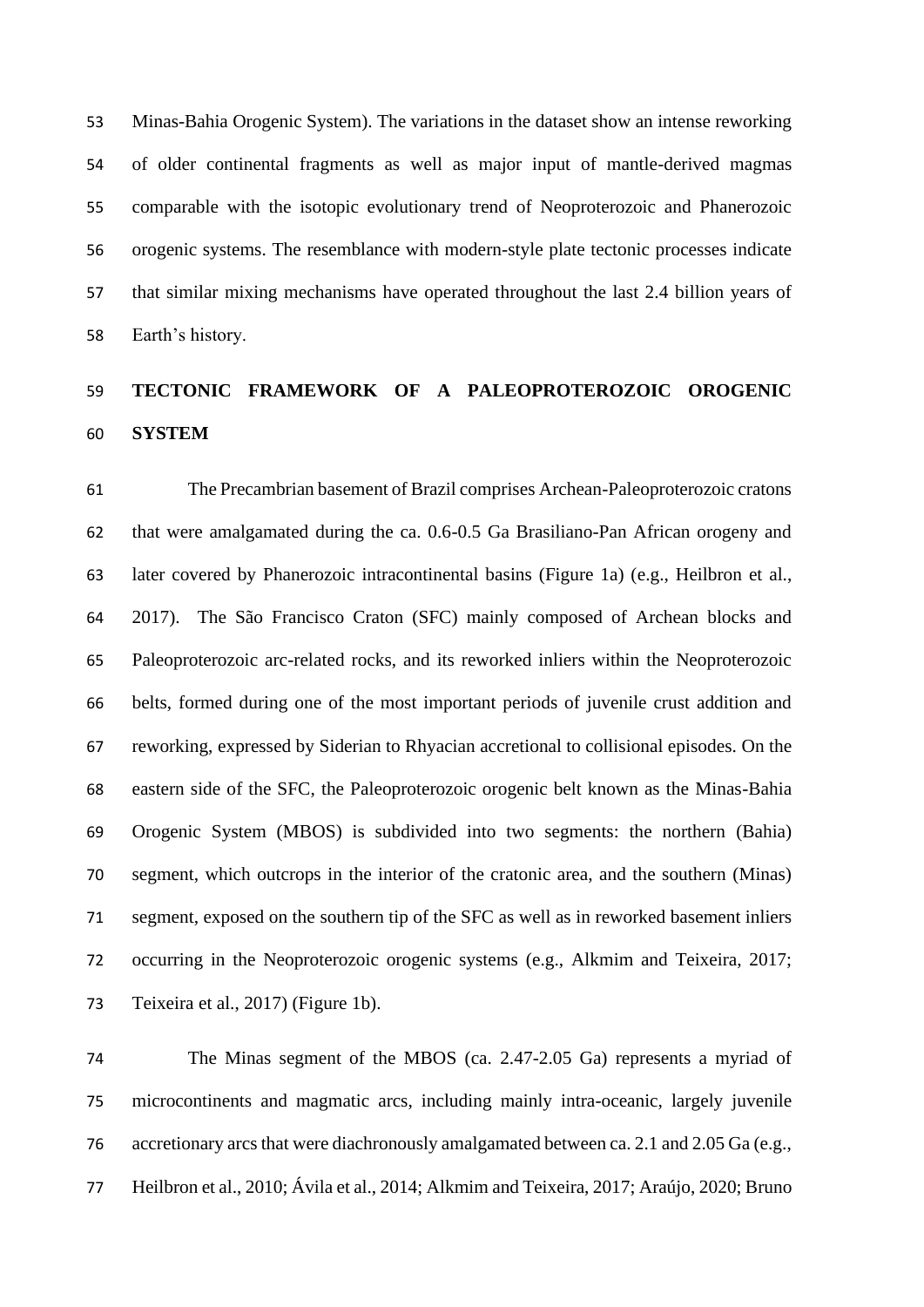et al., 2020, 2021; Cutts, et al., 2020). From west to east they are regarded as (Figure 1c): 1) Archean complexes encompassing Paleo- to Neoarchean tonalite-trondhjemite- granodiorite (TTG), migmatites, high-K meta-granitoids, greenstone belt sequences (e.g., Rio das Velhas Supergroup) of ca. 2.9 to 2.65 Ma and Archean-Paleoproterozoic supracrustal units of the passive to active margin type of the Minas Supergroup; 2) the Mineiro magmatic arc comprising Siderian to Rhyacian juvenile to crust-contaminated magmatic arc granitoid rocks including high Ba-Sr, TTGs, sanukitoids and hybrid granitoids and related supracrustal units; 3) the Archean Piedade microcontinent, with Neoarchean TTG and sanukitoids intruded by ca. 2.5 Ga intraplate alkaline basic rocks; 4) ca. 2.05 Ga post-collisional granitoids and associated tholeiitic metabasics; and 5) the Mantiqueira, ca. 2.2 Ga to ca. 2.0 Ga, and Juiz de Fora magmatic arcs, ca. 2.4 to 2.07 Ga, which are represented by juvenile to crustal contaminated TTGs, sanukitoids, post- collisional alkaline, within-plate tholeiitic basic rocks and peraluminous granitoid rocks (e.g. Heilbron et al., 2010; Ávila et al., 2014; Alkmim and Teixeira, 2017; Teixeira et al., 2017; Degler et al., 2018; Moreira et al., 2018; Bruno et al., 2020, b; Cutts et al., 2020; Araújo, 2020).

#### **LU-HF SIGNATURES OF THE MINAS SEGMENT OF THE MBO**

 Analytical methods, sample descriptions/locations, U-Pb and new Lu-Hf isotope data are presented in Supplementary Materials A and B. Fifteen samples that represent the chemical diversity of the Paleoproterozoic magmatic arcs and Archean microcontinent were chosen for Hf isotopic analysis (Figure 2). The Lu-Hf analyses were performed on concordant to sub-concordant zircon grains directly on U-Pb spots (when possible). Analyses were performed using an ASI Resolution SE 193 excimer laser connected to a Nu Plasma I MC-ICP-MS. For old and complex terranes, such as the São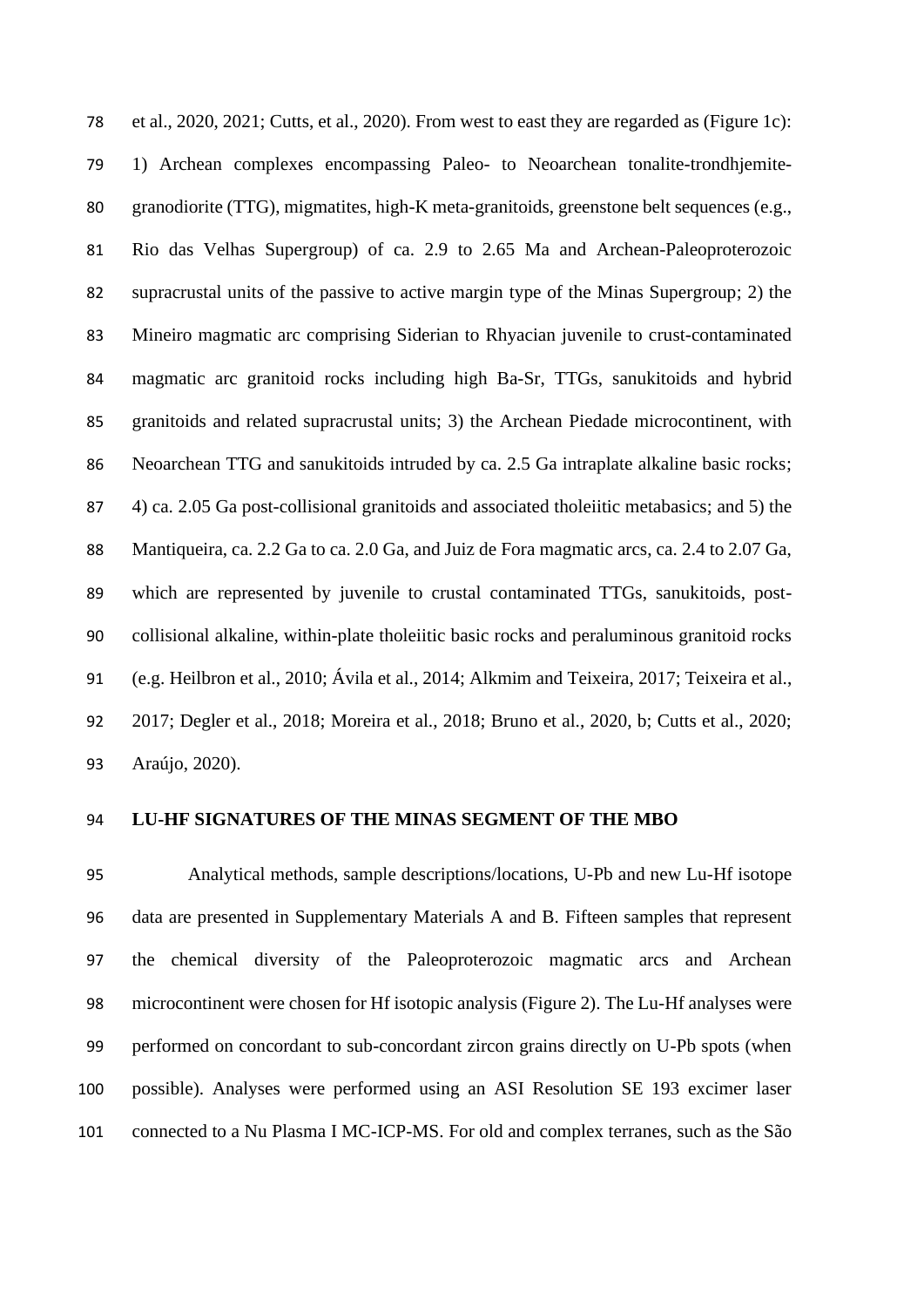Francisco Craton, model ages values (TDM) have been used in a rather qualitative way to support geological interpretation (eg. Vervoort and Kemp, 2016; Spencer et al., 2020).

 Lu-Hf analyses of Neoarchean rocks of the Piedade microcontinent (Samples 50, 66A and 66B) show a range of εHf (crystallization age) from approximately chondritic (- 0.65) to crustal (-8.70) values, suggesting an even older Archean substratum into which these rocks were intruded or derivation from a source of that age within the crust (Figure 2). Paleoproterozoic metamorphic rims were also analyzed and yield εHf (at metamorphic age) of -12.23 and -22.10 further suggesting crustal reworking (Figure 2). The  $^{176}$ Hf/ $^{177}$ Hf ratios versus the crystallization age of the zircon grains display values ranging ranging 111 from  $0.28089 \pm 0.00003$  to  $0.28114 \pm 0.00003$  for the magmatic cores and for the metamorphic rims, which are coincident within uncertainty and thus likely represent simple recrystallisation under metamorphic conditions or new zircon with more negative 114 EHf reflecting the increase of  $^{176}$ Hf $/^{177}$ Hf in CHUR (Figure 2). TDM values vary from Paleo- to Mesoarchean ages ca. 3.55 to 3.01 Ga.

 The Rhyacian (ca. 2.152 to 2.114 Ga) arc-related granitoids of the Mineiro 117 magmatic arc (Samples 42, 51B and 52B) show <sup>176</sup>Hf/<sup>177</sup>Hf values of  $0.28128 \pm 0.00002$ 118 and  $0.28159 \pm 0.00002$  with juvenile and crustal  $\text{EHf}$  (crystallization age) values of +5.84 and – 5.52 and TDM of ca. 2.81 and 2.16 Ga, that together with the presence of Archean zircon inheritance in Sample 51B, indicate a mixed mantle-crust evolution of this Paleoproterozoic magmatic arc.

 Sample 67, from the Mantiqueira magmatic arc, yields chondritic to juvenile εHf (crystallization age) of +1.68 to +0.57 whereas samples 8 and 64 B yield more evolved, and therefore crust-contaminated values of εHf (crystallization age) between -3.40 and - 125 8.68 (Figure 2). The <sup>176</sup>Hf/<sup>177</sup>Hf values of the samples vary between  $0.28117 \pm 0.00003$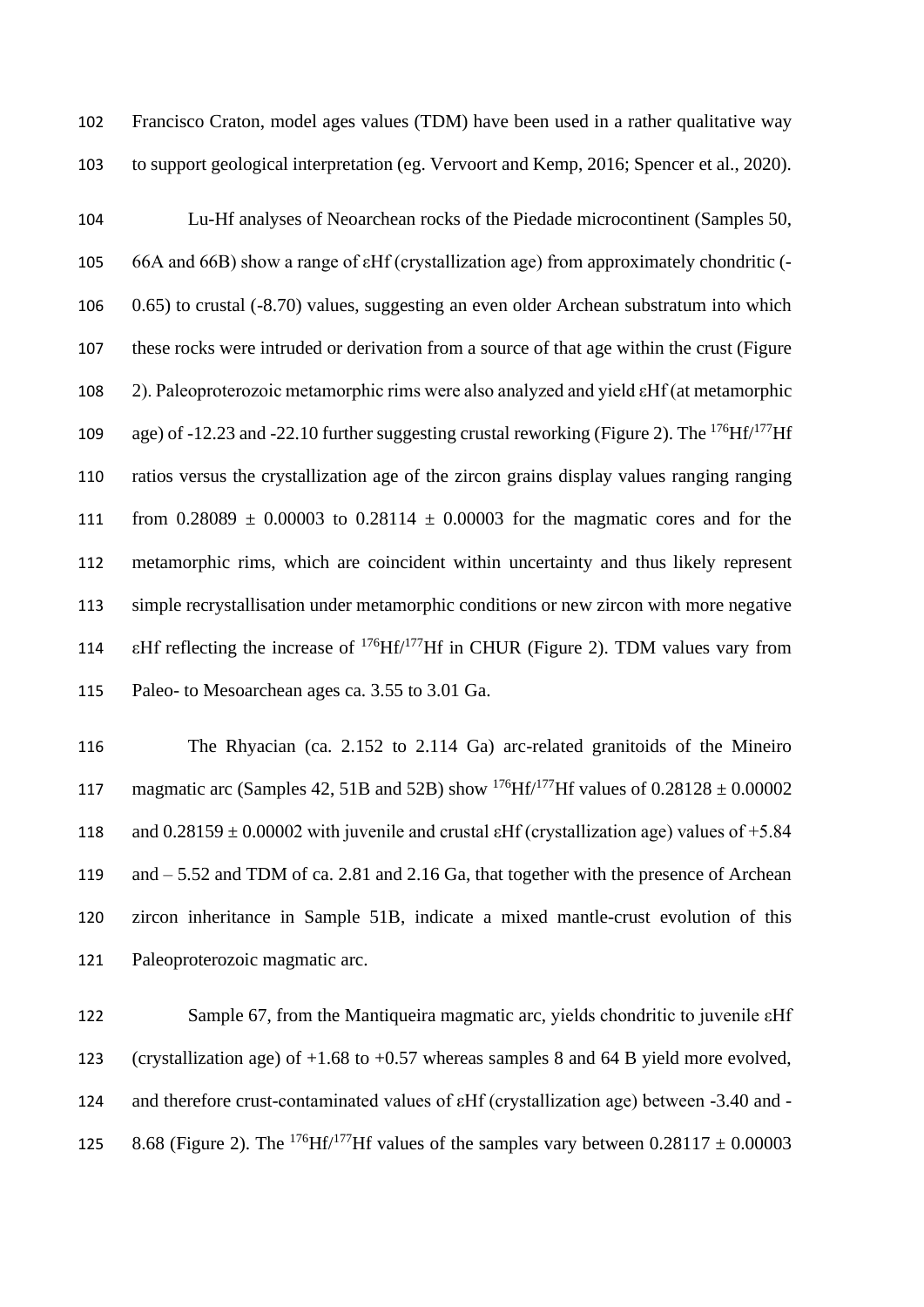126 and  $0.28149 \pm 0.00003$ , with TDM varying from 3.25 to 2.32 Ga, also indicating a complex evolutionary history (Figure 2).

 The Paleoproterozoic samples of the Piedade microcontinent (Samples 58A, 58B, 65, 68A and 70B), related to the post-collisional setting of the Minas segment of the MBOS yield negative values of εHf values (at crystallization age) between -7.21 and - 20.92, implying reworking of older continental crust. Inherited zircon grains were also analyzed showing an evolutionary trend of the isotopic reservoir of the Piedade microcontinent from the Archean towards the Paleoproterozoic (Figure 2). The model 134 ages show Archean signatures varying from ca. 3.52 to 2.82 Ga and Hf $/177$ Hf ratios 135 from  $0.28083 \pm 0.00003$  to  $0.28128 \pm 0.00002$ . Sample 70A, a tholeitic metabasic rock, of ca. 2.05 Ga displays variable εHf (crystallization age) of -17.63 to +2.63 implying a juvenile addition with crustal reworking related to an extensional setting, indicating the mixed crustal-mantle sources for the post-collisional bimodal magmatism (Figure 2).

## **A PROTRACTED MIXED ACCRETIONARY TO COLLISIONAL OROGENIC CYCLE**

 Linear εHf–time arrays can be indicative of long-term evolution trends from a singular isotopic source (e.g., Rudnick and Gao, 2003; Laurent and Zeh, 2015; Spencer et al., 2019). With reference to the time intervals of ca. 2.5 - 2.4 Ga, 2.4 -2.3 Ga, 2.2 - 2.1 144 Ga and 2.1-2.0 Ga, the values of  $\epsilon$ Hf/Ma trajectories and <sup>176</sup>Lu/<sup>177</sup>Hf are regarded as reflecting the main periods of juvenile input and reworking, marked by collisional episodes, as shown by the probability regressive line of juvenile and crust-contaminated samples (Figure 3a).

148 The interval of ca.  $2.5 - 2.4$  Ga, represents the initial stages of magmatic arc granitoid rocks generation in the MBOS with mainly crust-contaminated isotopic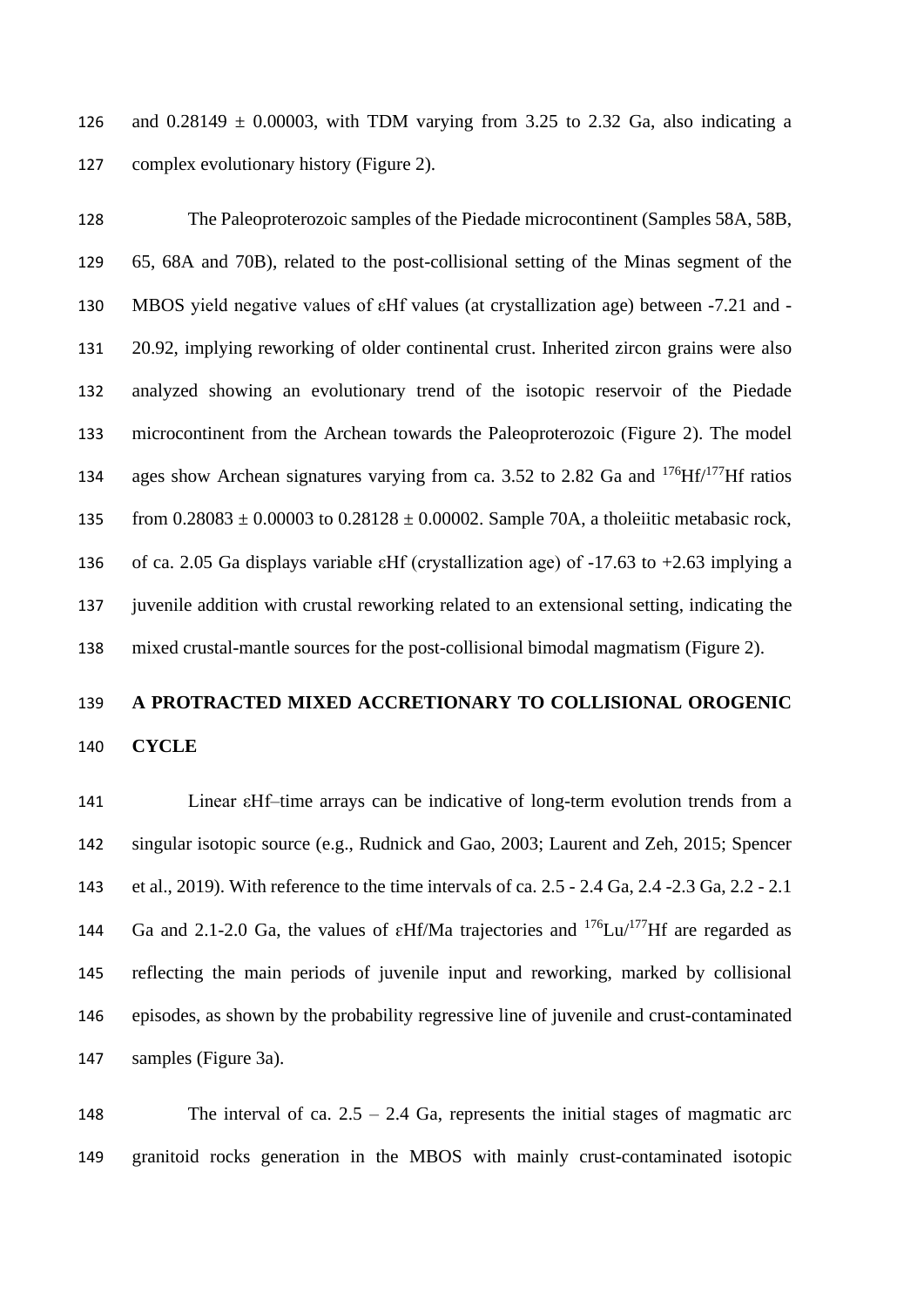150 signatures ( $\varepsilon$ Hf/Ma = 0.00793). The ca. 2.4 – 2.3 Ga interval ( $\varepsilon$ Hf/Ma = -0.05784), reflects the onset of juvenile magmatism in the Mineiro and in the Juiz de Fora magmatic 152 arcs. The interval of ca. 2.2 - 2.1 Ga ( $\epsilon$ Hf/Ma = 0.00752) reflects the main period 153 magmatic arc granitoid rocks generation in the MBOS whereas ca. 2.1-2.0 Ga ( $\varepsilon$ Hf/Ma = 0.13384) reflects the collisional episodes of MBOS with mostly crustal recycling (Figure 3 a). For the whole Paleoproterozoic continental crust evolution of the MBOS, analyses of igneous magmatic zircon grains of the Mineiro, Mantiqueira and Juiz de Fora 157 magmatic arcs, including the results from this study, show a trajectory of  $\epsilon$ Hf/Ma = 158 0.0232 and Lu/ $177$ Hf = -0.0014 (Figure 3a). Values of the least trimmed squares robust regression as calculated can be found in Supplementary Material A.

 In comparison with other Proterozoic orogenies such as the collisional Grenville 161 ( $\varepsilon$ Hf/Ma = 0.0378 and <sup>176</sup>Lu/<sup>177</sup>Hf = -0.22), and accretionary Sveconorwegian ( $\varepsilon$ Hf/Ma = 162 0.0146 and <sup>176</sup>Lu/<sup>177</sup>Hf = 0.012) and Valhalla ( $\varepsilon$ Hf/Ma = ~0.0182 and <sup>176</sup>Lu/<sup>177</sup>Hf  $163 = 0.007$ , the Minas segment evolution arrays reflects a mixed collisional and accretionary process in a collisional setting (e.g., Spencer et al., 2019).

# **SIMILAR PHANEROZOIC HF MODEL RECORDED IN A PALEOPROTEROZOIC OROGEN**

 Two thousand four hundred and sixty-eight (n=2468) Hf analyses for the São Francisco Craton, including the results from this work, were compiled in order to better constrain the evolutionary trend of the Hf isotopic array of the Minas segment of the Minas-Bahia Orogenic System.

 Regarding the Archean complexes and associated passive margin Minas Supergroup, in addition to the Piedade microcontinent, there are zircon grains in magmatic rocks as old as ca. 3.2 Ga with positive to negative ɛHf values, and up to ca.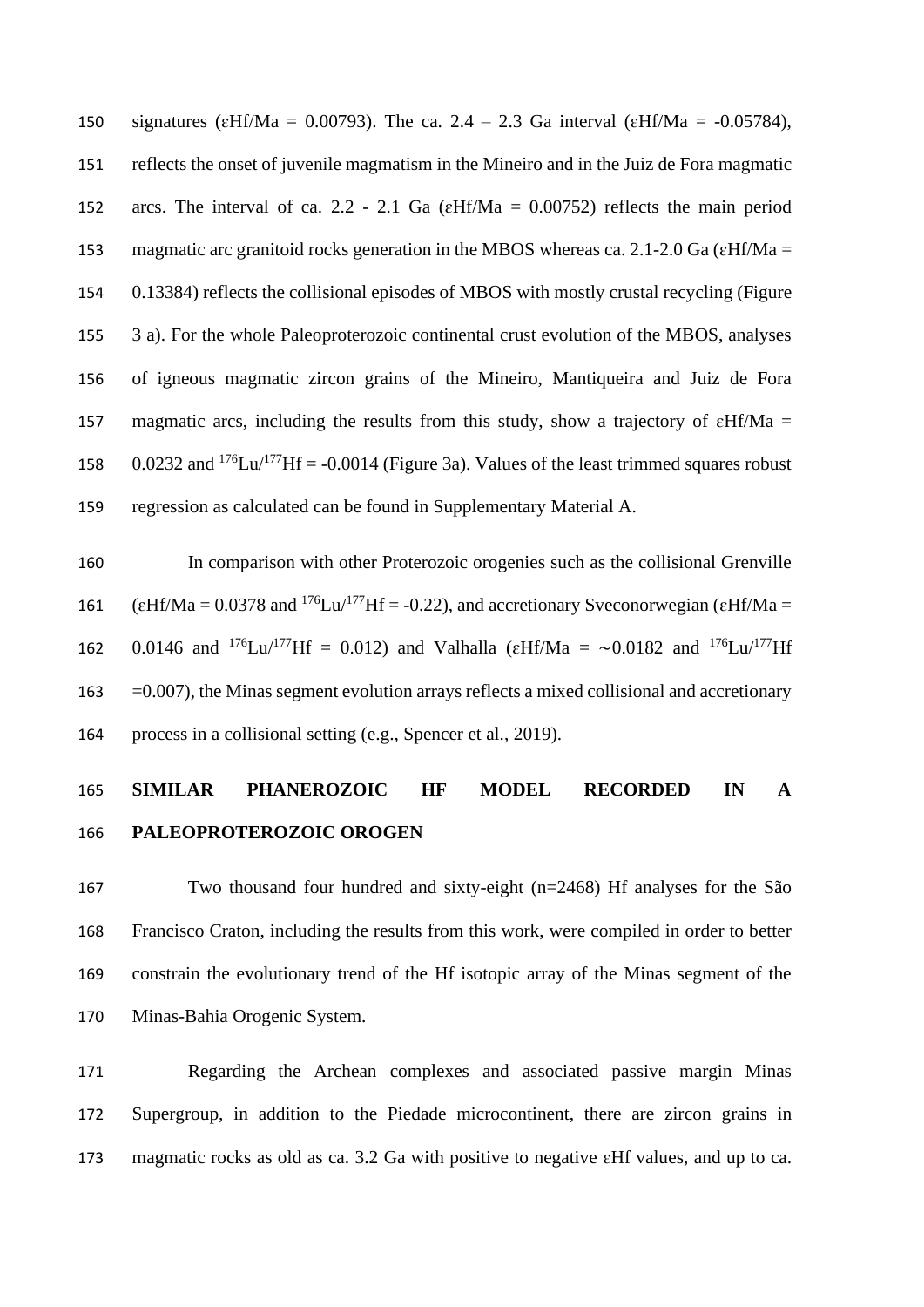3.9 Ga detrital zircons with mainly negative ɛHf values suggesting the presence of an even older crust segment in this area. The Siderian to Rhyacian Mineiro and Juiz de Fora and the Rhyacian Mantiqueira magmatic arcs display the isotopic trend array of a mixed crustal-mantle signature, suggesting some degree of magmatic addition from the mantle to the crust in the time span between ca. 2.4 Ga and 2.0 Ga with ɛHf/Ma between 3.0 and 2.0 Ga of ∼0.00255 (Figure 4a).

 Accretionary episodes are characterized mostly by juvenile additions, whereas collisional episodes of internal orogens lead to high reworking rates and large variation in the negative ɛHf values (Roberts and Spencer, 2015). Together, they are markers of modern tectonic settings and depict how efficient mixing processes govern crustal balance on Earth. Nonetheless, the variation with higher proportions of juvenile signatures in the dataset present here, alongside a regional ɛHf-time reworking array of the regional Archaean rocks suggests that there was a change in between these periods that is comparable to modern-tectonics, as shown by the ɛHf/Ma trajectory of Archean and Paleoproterozoic rocks (Figure 4a).

 The assembly of the Minas segment of the MBO resembles the Hf isotopic array of the Phanerozoic internal orogenic systems of North China, South China and the Himalayas with an ɛHf/Ma trajectory of 0.00767 (collisional - Figure 4b) in contrast to external orogenic systems of East Australia, Gondwana, Japan, New Zealand, South America and Europe with ɛHf/Ma trajectory of -0.0027 (accretionary – Figure 4c) (Collins et al., 2011). Successive collisional orogenies of the Minas segment are progressively younger towards the east (Figure 3), with subduction related magmatism restricted to periods of ocean closure. The onset of accretionary and collisional episodes throughout Earth history, from the Archean-Proterozoic boundary, suggests the opening and closure of oceans and provides important information regarding the formation of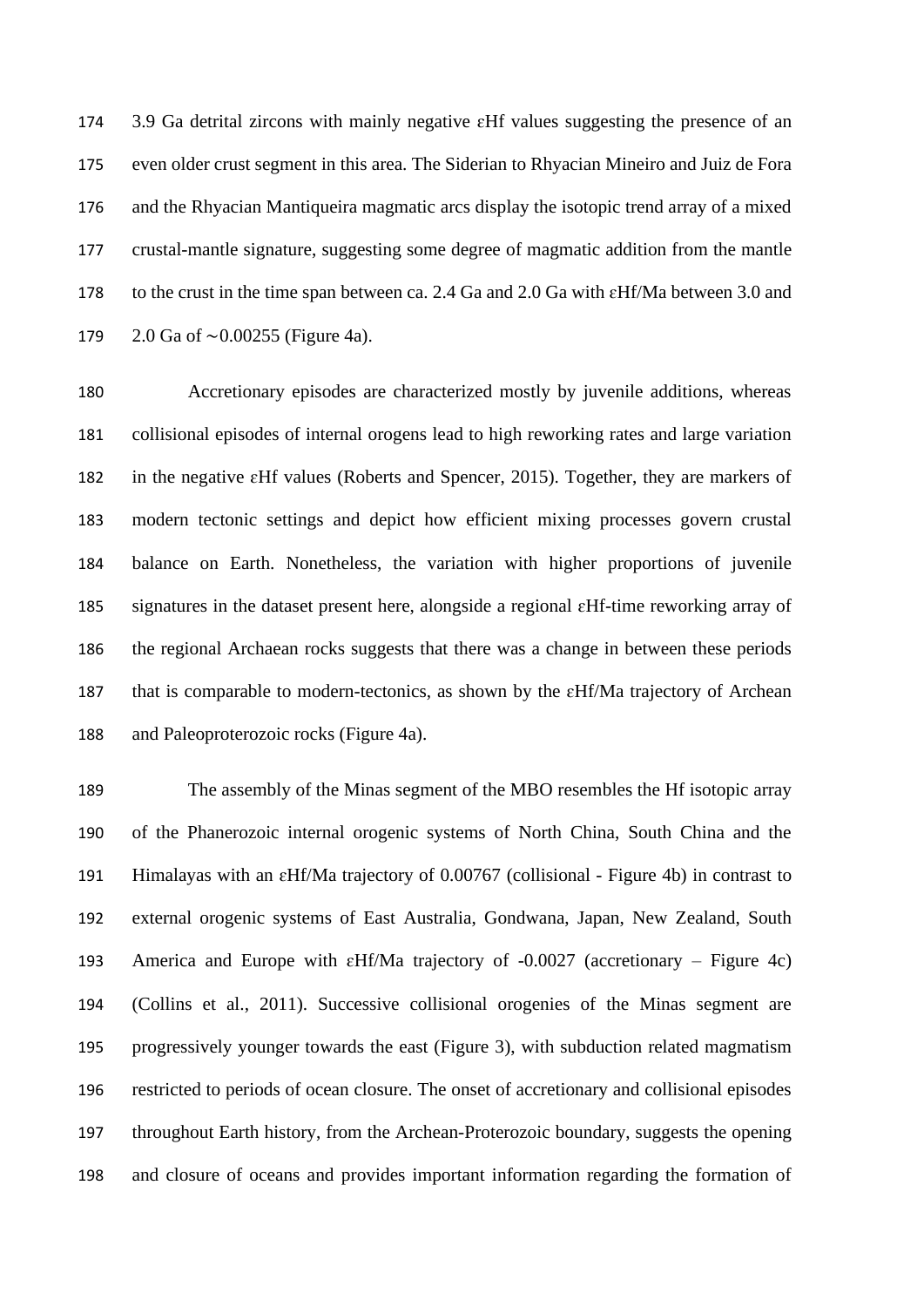supercontinent cycles (eg. Belousova et al., 2010; Collins et al., 2011; Hawkesworth et al., 2016).

 The increasing reworking rates and juvenile magmatic contributions at the boundary between the Archaean and Paleoproterozoic marks a turning point in Earth geodynamics. In the Archean, the lower contribution of juvenile magmatism, testified by the less proportions of overall ɛHf values, forms a dominant crustal reworking array. In the Paleoproterozoic, the proportion of juvenile magmas is enhanced in comparison to the magmas derived from crustal reworking, which is analogous to the geodynamics of modern plate tectonics.

#### **ACKNOWLEDGEMENTS**

 The authors thank the facilities and the help from all the technical support of the laboratories (LGPA, LAGIR) of the Geology Institute at UERJ, the Rio de Janeiro State University, and the University of Portsmouth. We would like to thank Dr. William Clyde for the editorial handling of the manuscript and three anonymous reviewers for their contributions. We should thank FAPERJ and CNPq funding agencies.

### **FIGURE CAPTIONS**

 Figure 1: A) Tectonic Framework of Brazil (Modified after Heilbron et al., 2017); B) Basement (Archean blocks and Paleoproterozoic magmatic arcs) of the São Francisco Craton. (Modified from Alkmin and Teixeira, 2017; Barbosa and Barbosa, 2017; Degler et al., 2018; Bruno et al., 2020); C) Geological map and location of studied samples (Modified from Alkmin and Teixeira 2017; Bruno et al., 2021).

220 Figure 2:  $\epsilon$ Hf vs. <sup>207</sup>Pb<sup>/206</sup>Pb ages of analyzed magmatic zircon grain and metamorphic 221 rims; b)<sup>176</sup>Hf/<sup>177</sup>Hft versus vs. <sup>207</sup>Pb/<sup>206</sup>Pb ages of analyzed magmatic zircon grains and metamorphic rims. Depleted Mantle area (DM) after Albert et al., (2016). All these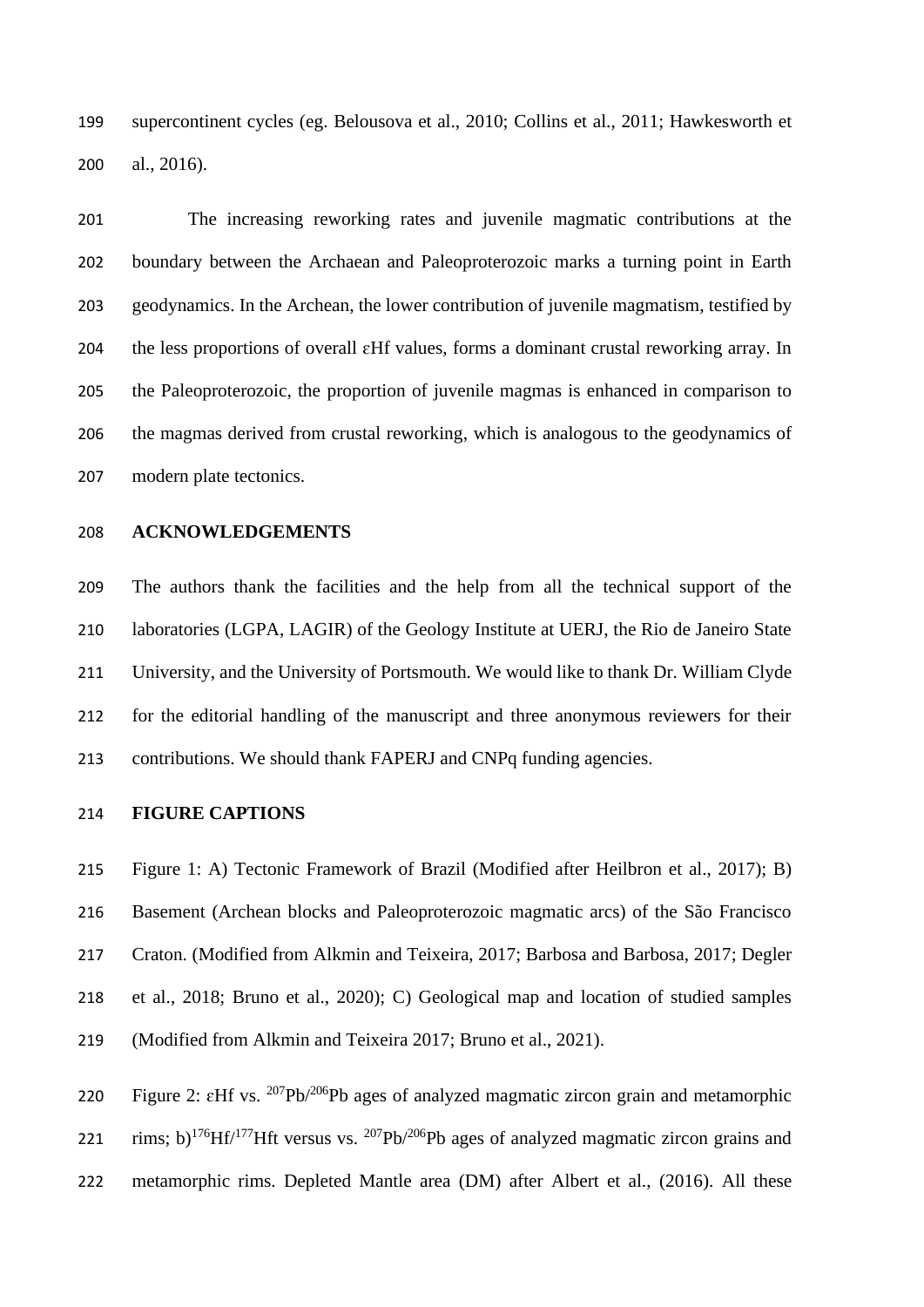samples were previously dated via (LA-ICP-MS) U-Pb in zircon by Bruno et al. (2020) 224 and Bruno et al. (2021). CHUR constants of Bouvier et al. (2008) Hf $/177$ Hf = 0.282785 225 and Lu/ $177$ Hf = 0.0336). Classifying fields of juvenile, moderately juvenile and evolved from Bahlburg et. al., (2011).

 Figure 3: Integrated tectonic evolution model for the Minas segment of the MBOS as envisaged for the period between a) ca. 2.4 to 2.1 Ga and b) ca. 2.1 to 2.0 Ga (Modified 229 after Bruno et al., 2021) c) Zircon Hf data from the Paleoproterozoic rocks and trajectory 230 of  $\epsilon$ Hf/Ma (Data from this study, Barbosa et al., 2015, 2019; Teixeira et al., 2015; Degler et al., 2018; Moreira et al., 2018; Kuribara et al., 2019; Araújo, 2020). Depleted Mantle area (DM) after Albert et al., (2016).

 Figure 4: A) Hafnium isotopic signature of the Minas segment. (Data from this study, Barbosa et al., 2015,2019; Teixeira et al., 2015; Albert et al., 2016; Moreira et al., 2016; Martinez-Dopico et al., 2017; Degler et al., 2018; Moreira et al., 2018; Kuribara et al., 2019; Cutts et al., 2020; Araújo, 2020). Samples from the Acaiaca, Pedra Dourada and Minas Supergroup metasedimentary sequences are not considered for calculations of trajectory of ɛHf/Ma; B) Hafnium isotopic signature of Phanerozoic internal orogenic systems (Collins et al., 2011 and references therein); C) Hafnium isotopic signature of Phanerozoic external orogenic systems (Collins et al., 2011 and references therein. Depleted Mantle area (DM) after Albert et al., (2016).

#### **REFERENCES CITED**

 Albert, C., Farina, F., Lana, C., Stevens, G., Storey, C., Gerdes, A., Dopico, C. 2016. Archean crustal evolution in the Southern São Francisco craton, Brazil: Constraints from U-Pb, Lu-Hf and O isotope analyses. Lithos 266-267, 64-86.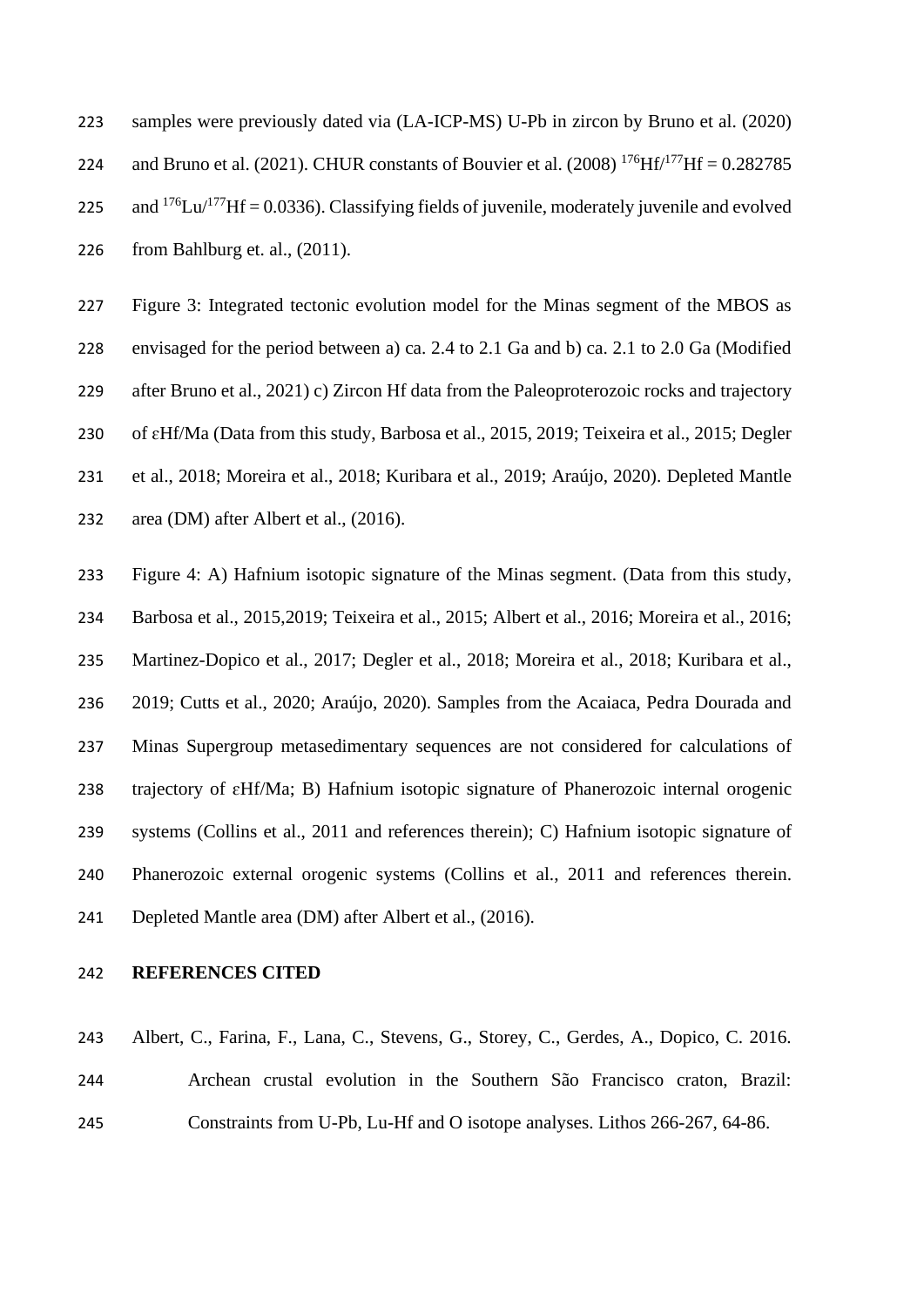| 246 | Alkmim, F.F. and Teixeira, W., 2017. The Paleoproterozoic Mineiro belt and the |
|-----|--------------------------------------------------------------------------------|
| 247 | Quadrilátero Ferrífero. In: Heilbron M., Alkmim F., Cordani U.G. (Guest Ed.),  |
| 248 | The São Francisco Craton and its margins, Eastern Brazil. Regional Geology     |
| 249 | Review Series. Springer-Verlag, Chapter 5, 71–94.                              |

- Araújo, L.E.A.B. 2020. Tectonic evolution of the Juiz de Fora Complex: Siderian to Rhyacian magmatic arc and its regional correlations within the Minas-Bahia Orogen and the Western Central Africa Belt. [Ph.D. thesis]. Universidade do Estado do Rio de Janeiro.
- Ávila, C.A., Teixeira, W., Bongiolo, E.M., Dussin, I.A., 2014. The Tiradentes suite and its role in the Rhyacian evolution of the Mineiro belt, São Francisco Craton: Geochemical and U-Pb geochronological evidence. Precambrian Research. 243, 221–251.
- Barbosa, J.S.F. and Barbosa, R.G., 2017. The Paleoproterozoic Eastern Bahia Orogenic Domain. In: Heilbron M., Alkmim F., Cordani U.G. (Guest Ed.), The São Francisco Craton and its margins, Eastern Brazil. Regional Geology Review Series. Springer-Verlag, Chapter 4, 57-70.
- Barbosa, N.S., Teixeira W., Ávila C.A., Montecinos P.M., Bongiolo E.M. 2015. 2.17– 2.10 Ga plutonic episodes in the Mineiro belt, São Francisco Craton, Brazil: U- Pb ages, geochemical constraints and tectonics Precambrian Research. 270, 204- 225.
- Barbosa, N.S., Teixeira, W., Ávila, C.A., Montecinos, P.M., Bongiolo, E.M., Vasconcelos, F.F. 2019. U-Pb geochronology and coupled Hf-Nd-Sr isotopic-chemical constraints of the Cassiterita Orthogneiss (2.47–2.41-Ga) in the Mineiro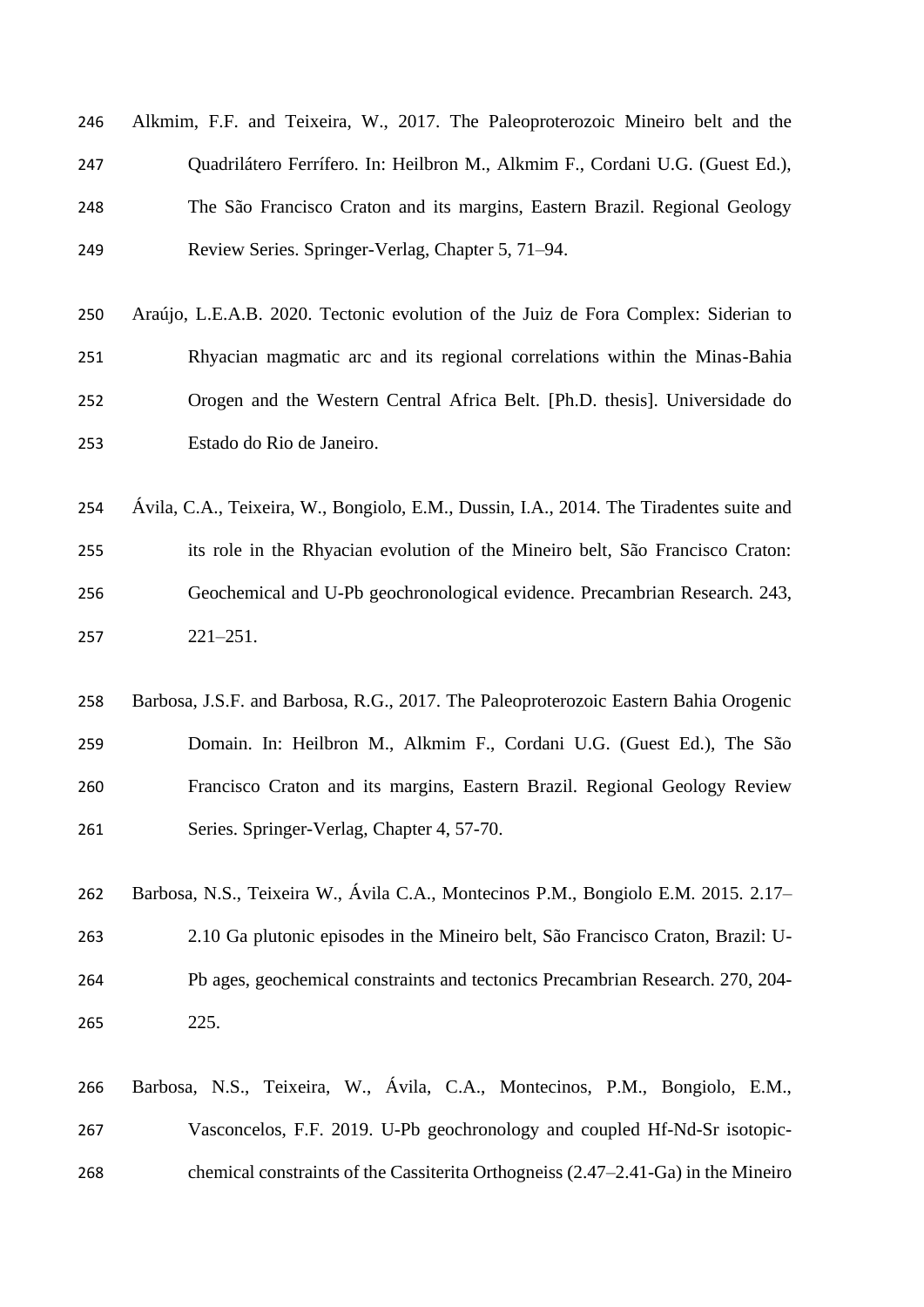- belt, São Francisco craton: Geodynamic fingerprints beyond the Archean-Paleoproterozoic Transition. Precambrian Research 326, 399-416.
- Belousova, E.A. Kostitsyn Y.A., Griffin W.L., Begg G.C., O'Reilly S.Y., Pearson N.J. 2010. The growth of the continental crust: constraints from zircon Hf-isotope data. Lithos, 119 (3–4), 457-466.
- Bruno H., Elizeu V., Heilbron M., Valeriano C.M., Strachan R., Fowler M., Bersan S., Moreira H., Dussin I., Silva L.G.E.S., Tupinambá M., Almeida J., Neto C., Storey C. 2020. Neoarchean and Rhyacian TTG-Sanukitoid suites in the southern São Francisco Paleocontinent, Brazil: Evidence for diachronous change towards modern tectonics. Geoscience Frontiers 11 (5), 11 (5), 1763-1787.
- Bruno, H., Heilbron, M., Valeriano, C.M., Strachan, R., Fowler, M., Bersan, S., Moreira, H., Motta, R., Almeida, J., Carvalho, M., Storey, C. 2021. The Rhyacian Minas- Bahia Orogen, southern São Francisco Paleocontinent, Brazil: evidence for a complex accretionary history preceding the amalgamation of Columbia. Gondwana Research 92, 149-171.
- Collins, W.J., Belousova, E.A., Kemp, A.I.S., Murphy, B. 2011.Two contrasting Phanerozoic orogenic systems revealed by hafnium isotope data. NatureGeosciences 4, 333-337.
- Cutts, K., Lana, C., Moreira, H., Alkmim, F. Peres, G. 2020. Zircon U-Pb and Lu-Hf record from high-grade complexes within the Mantiqueira Complex: First evidence of juvenile crustal input at 2.4–2.2 Ga and implications for the Palaeoproterozoic evolution of the São Francisco Craton. Precambrian Research 338, 105567.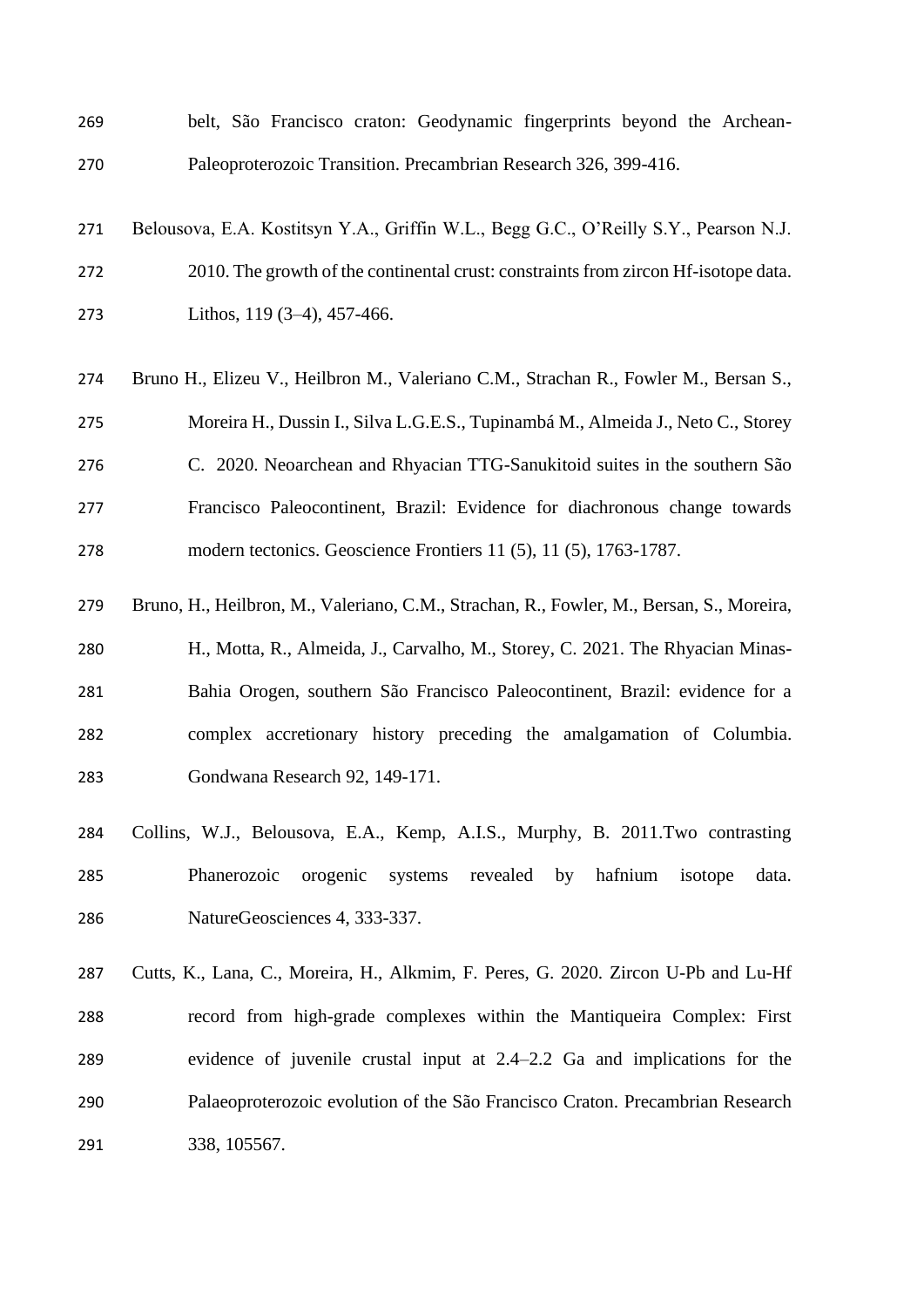| 292 | Degler, R., Pedrosa-Soares, A., Novo, T., Tedeschi, M., Silva, L., Dussin, I., Lana. C.   |
|-----|-------------------------------------------------------------------------------------------|
| 293 | 2018. Rhyacian-Orosirian isotopic records from the basement of the Araçuaí-               |
| 294 | Ribeira orogenic system (SE Brazil): Links in the Congo-São Francisco                     |
| 295 | palaeocontinent. Precambrian Research. 317, 179-195.                                      |
| 296 | Dhuime B., Hawkesworth C., Cawood P., Storey C. 2012. A change in the geodynamics         |
| 297 | of continental growth 3 billion years ago. Science, 335, 1334-1336.                       |
| 298 | Goodge J.W., and Vervoort J.D. 2006. Origin of Mesoproterozoic A-type granites in         |
| 299 | Laurentia: Hf isotope evidence. Earth Planetary Science Letters 243, 711-731.             |
| 300 | Griffin, W.L., Pearson, N.J., Belousova, E., Jackson, S.E., van Achterberg, E., O'Reilly, |
| 301 | S., Shee, S.R. 2000. The Hf isotope composition of cratonic mantle: LAM-MC-               |
| 302 | <b>ICPMS</b><br>analysis of zircon megacrysts in kimberlites. Geochimica et               |
| 303 | Cosmochimica Acta. 64 (1), 133-147.                                                       |
| 304 | Hawkesworth, C.J., Cawood, P., Dhuime, B. 2016. Tectonics and crustal evolution. GSA      |
| 305 | Today, 4-11.                                                                              |
| 306 | Heilbron, M, Duarte B.P., Valeriano C.M., Simonetti A, Machado N, Nogueira, J.R.          |
| 307 | .2010. Evolution of reworked Paleoproterozoic basement rocks within the Ribeira           |
| 308 | belt (Neoproterozoic), SE-Brazil, based on U-Pb geochronology: Implications for           |
| 309 | paleogeographic reconstructions of the São Francisco-Congo paleocontinent.                |
| 310 | Precambrian Research. 178, 136-148.                                                       |
| 311 | Heilbron, M., Cordani, U.G., Alkmim, F.F. 2017. The São Francisco Craton and its          |
| 312 | margins. In: Heilbron M., Alkmim F., Cordani U.G. (Guest Ed.), The São                    |
| 313 | Francisco Craton and its margins, Eastern Brazil. Regional Geology Review                 |

Series. Springer-Verlag, Chapter 1, 3-14.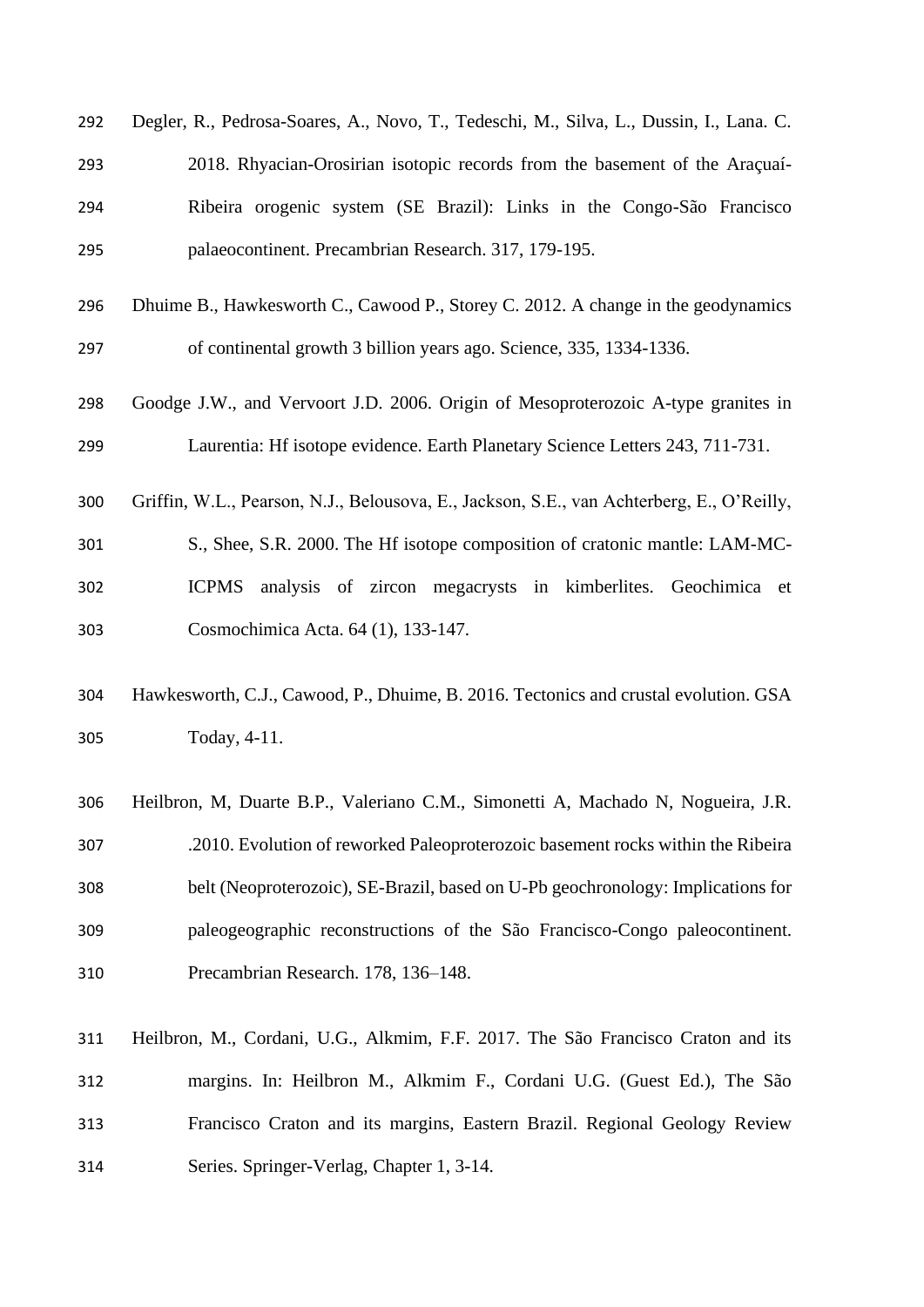| 315 | Kemp A.I.S., Hawkesworth C.J., Foster G.L., Paterson B.A., Woodhead J.D., Hergt J.M., |
|-----|---------------------------------------------------------------------------------------|
| 316 | Gray C.M., Whitehouse M.J. 2007. Magmatic and crustal differentiation history         |
| 317 | of granitic rocks from hafnium and oxygen isotopes in zircon. Science 315, 980-       |
| 318 | 983.                                                                                  |

- Kuribara, Y., Tsunogae, T., Santosh, M., Takamura, Y., Costa, A.G., Rosière, C.A. 2019. Eoarchean to Neoproterozoic crustal evolution of the Mantiqueira and the Juiz de Fora Complexes, SE Brazil: Petrology, geochemistry, zircon U-Pb geochronology and Lu-Hf isotopes. Precambrian Research. 323, 82-101.
- Laurent, O. and Zeh, A. 2015. A linear Hf isotope-age array despite different granitoid sources and complex Archean geodynamics: Example from the Pietersburg block (South Africa). Earth and Planetary Science Letter 430, 326-338.
- Martinez-Dopico C., Lana, C., Moreira, H.S., Cassino, L.F., Alkmim, F.F. 2017. U–Pb ages and Hf-isotope data of detrital zircons from the late Neoarchean-Paleoproterozoic Minas Basin, SE Brazil. Precambrian Research 291, 143-161.
- Moreira, H., Lana, C., Nalini Jr., H.A. 2016. The detrital zircon record of an Archaean convergent basin in the Southern São Francisco Craton, Brazil. Precambrian Research 275, 84-89.
- Moreira H., Seixas L., Storey C., Fowler M., Lasalle S., Stevenson R., Lana C. 2018. Evolution of Siderian juvenile crust to Rhyacian high Ba-Sr magmatism in the Mineiro Belt, southern São Francisco Craton. Geoscience Frontiers 4, 977-995.
- Palin, R.M., and Santosh, M. 2020. Plate tectonics: What, where, why, and when? Gondwana research. https://doi.org/10.1016/j.gr.2020.11.001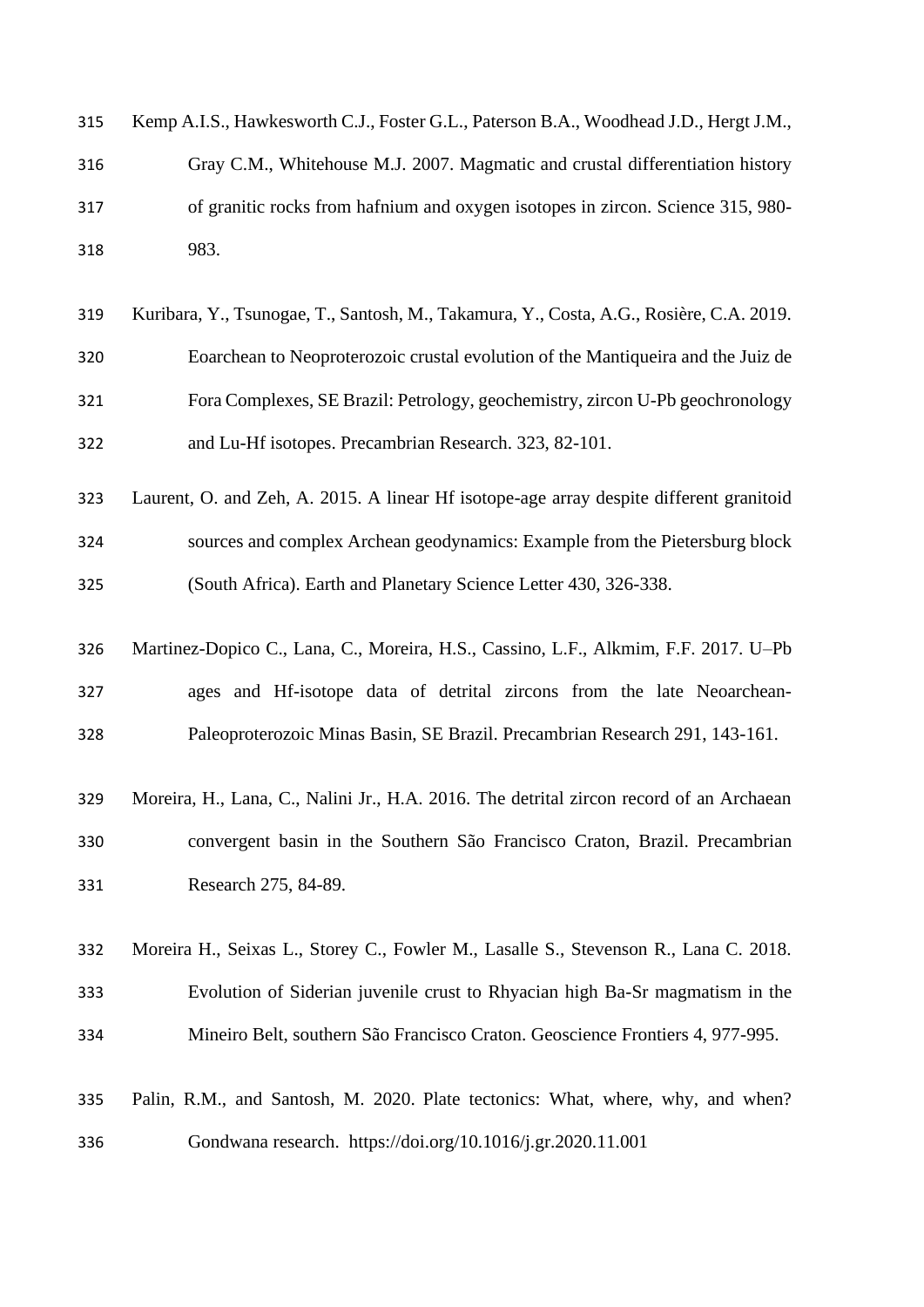| 337 | Roberts, N. M. W., and Spencer, C. J. 2015. "The zircon archive of continent formation |
|-----|----------------------------------------------------------------------------------------|
| 338 | through time" in Continent Formation Through Time. The Geological Society,             |
| 339 | Vol. 389, eds N. M. W. Roberts, M. Van Kranendonk, S. Parman, S. Shirey, and           |
| 340 | P. D. Clift (London: London Special Publication), p. 197–225.                          |

- Rudnick, R.L. and Gao S. 2003. Composition of the Continental crust. R.L. Rudnick (Ed.), The Crust Volume 3, Treatise on Geochemistry, Pergamon, Oxford, 1-64.
- Spencer, C.J., Kirkland, C.L., Prave, A.R., Strachan, R.A., Pease, V. 2019. Crustal reworking and orogenic styles inferred from zircon Hf isotopes: Proterozoic examples from the North Atlantic region. Geoscience Frontiers 10 (2), 414 -424.
- Spencer, C.J., Kirkland, C.L., Roberts, N.M.W., Evans, N.J., Liebmann, J. 2020. Strategies towards robust interpretations of in situ zircon Lu–Hf isotope analyses. Geoscience Frontiers 11 (3), 843 – 853.
- Teixeira, W., Ávila, C.A., Dussin, I.A., Neto, A.C., Bongiolo, E.M., Santos, J.O., Barbosa, N.S., 2015. A juvenile accretion episode (2.35–2.32 Ga) in the Mineiro belt and its role to the Minas accretionary orogeny: Zircon U–Pb–Hf and geochemical evidence. Precambrian Research. 256, 148–169.
- Teixeira, W., Oliveira, E.P., Marques, L.S. 2017. Nature and Evolution of the Archean Crust of the São Francisco Craton. In: Heilbron M., Alkmim F., Cordani U.G. (Guest Ed.), The São Francisco Craton and its margins, Eastern Brazil. Regional Geology Review Series. Springer-Verlag, Chapter 3, 29-56.
- Vervoort J.D. and Kemp A.I.S. 2016. Clarifying the zircon Hf isotope record of crust– mantle evolution. Chemical Geology 425, 65-75.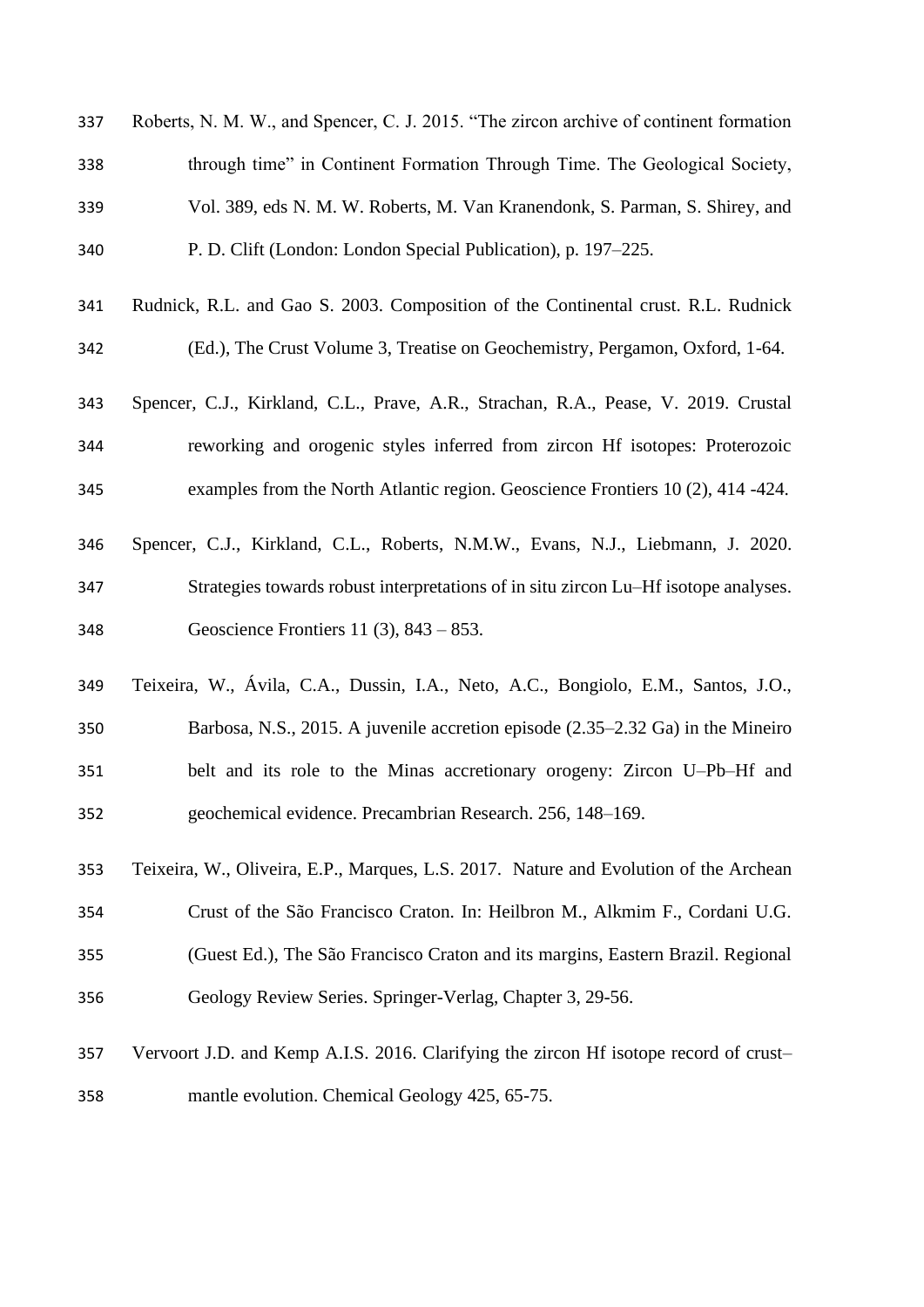359 Windley, B.F., Kusky, Polat, A. 2020. Onset of plate tectonics by the Eoarchean.

360 Precambrian Research. 105980.

#### $\frac{80 \text{ Km}}{1}$ Bah п verale verale verale surface<br>
verale Suture<br>
e Neoprotero: AC Abre Campo She<br>
C Congonhas Lines pes PN Ponte Nova ar Zone ſĹ Neoproterozoic M<br>Bambui Group ary Rocks  $\mathcal{L}^{\mathcal{L}}$ sequ Mantiqueira<br>Magmatic Arc Mineiro<br>Magmatic Ard Piedade<br>Microcontinent Juiz de Fora<br>Magmatic Ar Archean Complexes  $1.9<sub>Ga</sub>$ 1.9 Ga Alkaline Ro  $-21°S$ Orosirian<br>
2.05 - 1.9 G gh-K Gra  $2.05$  Ga  $2 - 2.04$  C São João Del Re Rhyacian<br>2.3 - 2.05 G  $\bullet$ 2.3 Ga Inherited<br>Zircon Grain 58 2.6 - 2.1 Ga  $PN$ Siderian<br>(2.5 - 2.3 Ga Inherited<br>Zircon Grains l Inherited<br>Zircon Grains  $AC$ 2.5 Ga n Neoarchean<br>(2.8 - 2.5 Ga) ca. 3.2 - 2.7 Ga<br>(TTG and<br>High K-Granitoids 2.8 Ga Mesoarchean<br>(3.2 - 2.8 Ga) 3.2 Ga

### 361 **Figure 1**

362

- 363
- 364
- 365
- 366
- 367

368

369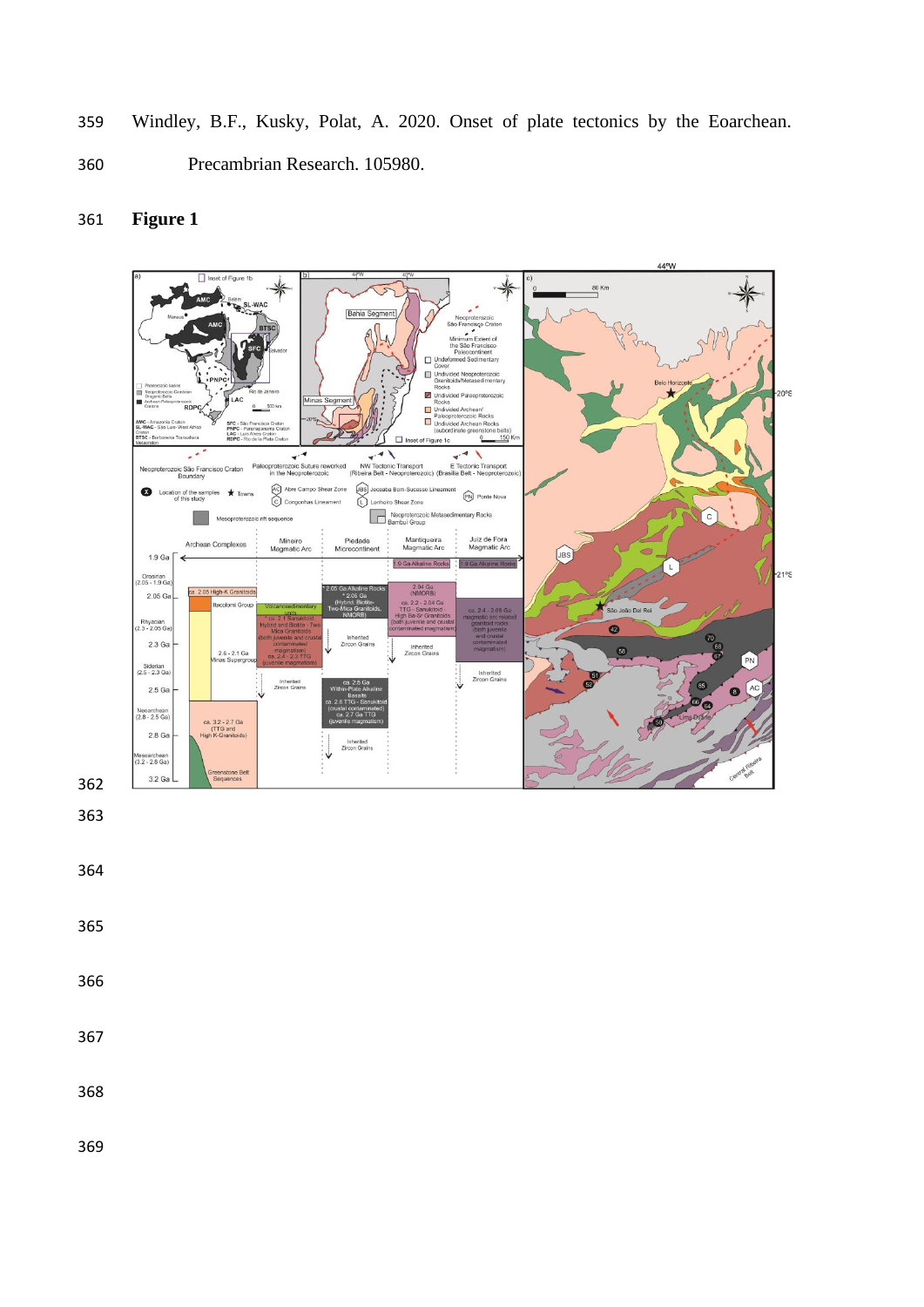



### 372 **Figure 3**

a) ca. 2.4 - 2.1 Ga Age Interval 2.5 - 2.0 Ga lope = 0.00232 εHf(t)/Ma Piedade<br>Microcontinent 15 São Francisco<br>Archean Complexes Mantiqueira<br>Magmatic Arc Juiz de Fora<br>Magmatic Arc Congo Archean<br>Complexes "Lu/<sup>177</sup>Hf = -0.0014<br><sup>a</sup>ge Interval 2.5 - 2.4 Ga  $10$  $\mathbf{r}$  $^{18}$ Lu/ $^{17}$ Hf = 0.0217  $124.236$ CHUR  $\ddot{\mathbf{r}}$  $pe = -0.05784 \text{ eHf(t)}$ 書  $\mathop{\rm eff}\nolimits_{\overset{\circ}{\mathstrut}_{\mathstrut 0}}$ b) ca. 2.1 - 2.0 Ga "Lu/<sup>177</sup>Hf = 0.1211<br>Age Interval 2.2 - 2.1 Ga 2.08 - 2.05 Ga<br>Ponte Nova<br>Suture Zone 2.05 Ga<br>Abre-Campo<br>Suture Zone  $lope = 0.00752 \; \epsilon Hf(t)/N$ <sup>x</sup>Lu/<sup>177</sup>Hf =0.0023<br><mark>Age</mark> Interval 2.1 - 2.0 Ga  $-15$  $-20$ |<br>| slope = 0.13384 εHf(t)/Ma  $\frac{\varepsilon Hf(t)}{\varepsilon Hf(t)}$  $"$ Lu/ $"$ Hf = -0.1686  $-25$ Cold sublithospheric Convective Mantle Z Mafic Crust<br>Mantle Mantle Metasomatism  $207$ Pb/206Pb (Ma)

- 373
- 374
- 375
- 376
- 377
- 
- 378
- 379
- 

380